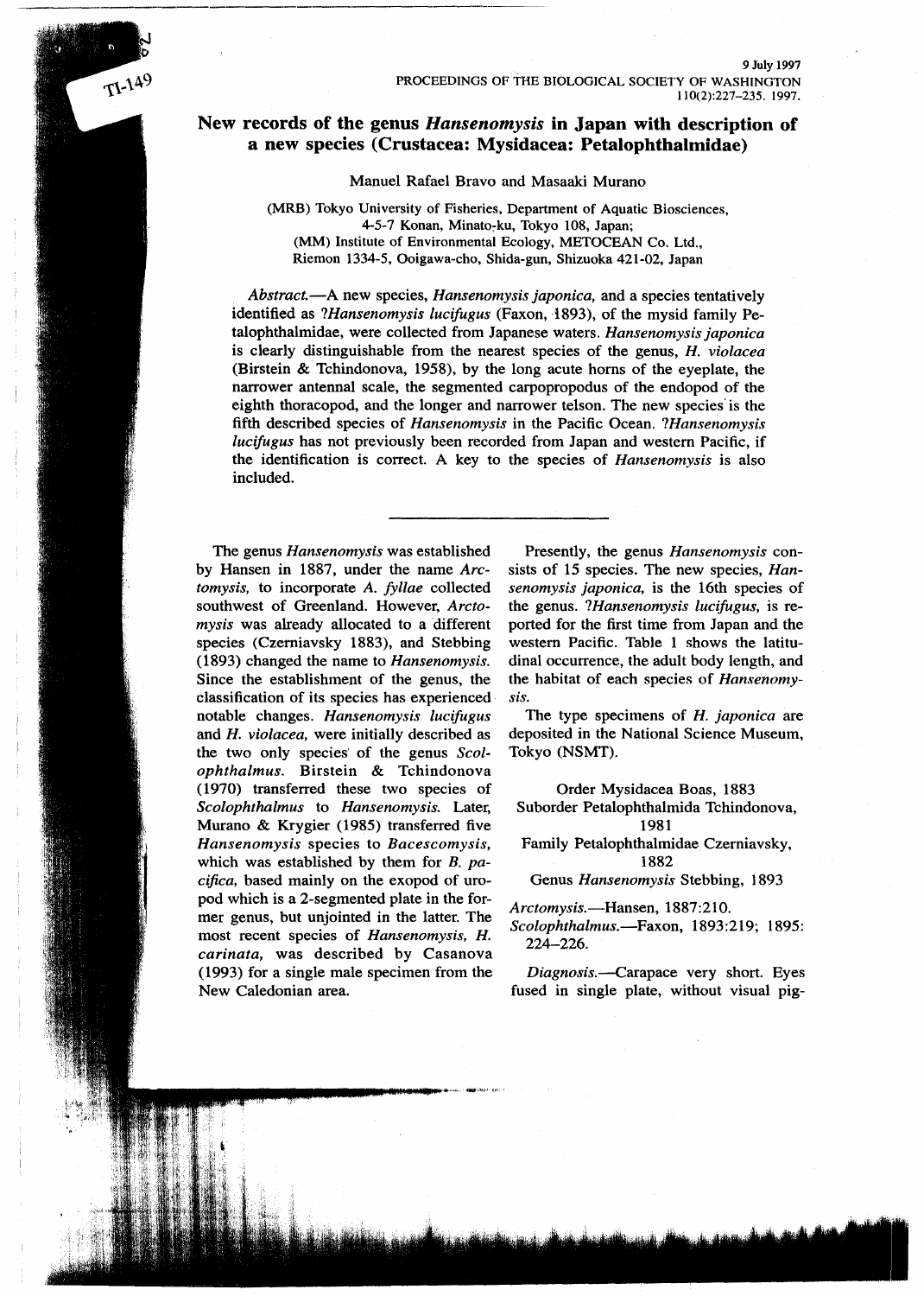Table 1.—Latitude (n°), adult body length (mm), and habitat or depth (m) of the species of *Hansenomysis* Stebbing, 1893 (Mauchline & Murano 1977, Lagardere 1983, Casanova 1993).

| Species                                       | Latitude    | Body length | Habitat/depth | Occurrence                      |
|-----------------------------------------------|-------------|-------------|---------------|---------------------------------|
| H. angusticauda O. S. Tattersall, 1961        | 75S         | >26         | mesopelagic   | Ross Sea, Palmer<br>Archipelago |
| H. antarctica Holt & Tattersall, 1906         | 53S-76S     | $20 - 23$   | $100 - 400$   | Antarctic                       |
| H. armata Birstein & Tchindonova, 1958        | $50N-35N$   | 13          | 2960          | Kurile-Kamchatka<br>Trench      |
| H. carinata J.-P. Casanova, 1993              | 23S         |             | 950-1000      | New Caledonia                   |
| H. chini Băcescu, 1971                        | 88          | >12         | 2000          | Peru Trench                     |
| H. falklandica O. S. Tattersall, 1955         | $50S - 53S$ | $12 - 15$   | 200-400       | Southern Oceans                 |
| H. fyllae (Hansen, 1887)                      | 70N-40N     | $16 - 17$   | 150-1500      | North Atlantic                  |
| H. japonica new species                       | 35N         | 12          | 590           | Japan                           |
| H. lucifugus (Faxon, 1893)                    | $735N - 0$  | 42          | ?742-2000     | Off Galapagos, ?Japan           |
| H. menziesi Băcescu, 1971                     | <b>8S</b>   | 22          | 2000          | Peru Trench                     |
| H. nouveli Lagardère, 1983                    | 56N-44N     | $14 - 18$   | 1913-2498     | Bay of Biscay                   |
| H. pseudofyllae Lagardère, 1983               | 48N-44N     | 14.4        | 1950-4829     | Bay of Biscay                   |
| H. rostrata Birstein & Tchindonova.<br>1970   | 44N         | $32 - 35$   | bathypelagic  | Kurile-Kamchatka<br>Trench      |
| H. spenceri Băcescu, 1971                     | 8S          | 17          | 2000          | Peru Trench                     |
| H. tropicalis Băcescu, 1967                   | <b>8S</b>   | >8          | 2000          | Peru Trench                     |
| H. violacea (Birstein & Tchindonova,<br>1958) | 43N         | 19          | bathypelagic  | Kurile-Kamchatka<br>Trench      |

ments or with small pigmented area. Dorsal surface of proximal region of antennular peduncle having what is identified as a sensorial organ called the "Tattersall organ" (Bacescu 1971). Antennal scale lanceolate with spines and setae. Maxilla and maxillule normal. First and 2nd thoracopods robust; endopods of 3rd-5th thoracopods slender, with chelate structure terminally; endopods of 6th-8th thoracopods slender with dactylus and nail together forming long slender claw. Pleopods of female uniramous; 1st-4th pleopods unsegmented; 5th pleopod longest, 2 or 3-segmented. Pleopods of male biramous; 1st with endopod unsegmented, exopod segmented; 2nd pleopod with exopod segmented and modified, endopod segmented. Endopod of uropod 2-segmented, without spines on its inner margin; exopod of uropod 2-segmented, proximal segment with spines on outer margin. Telson elongate, entire, without plumose setae on apex, posterior part of the lateral margins armed with long strong spines separated by groups of short spines.

*Type species.-Hansenomysis fyllae* (Hansen, 1887)

# *Hansenomysis japonica,* new species Figs. 1, 2, 3A-D

*Type specimens.-Holotype* (NSMT -Cr 11910), adult male 12.0 mm; paratype (NSMT-Cr 11911), juvenile 8.8 mm; 17 Oct 1990, Sagami Bay (35°09.0'N, 139°24.6'E), 590 m, sledge net.

*Description of mal*e.-Body robust, elongate. Carapace without spines, covering laterally part of 7th thoracic somite, and dorsally all but 6th-8th somites; anterior margin broadly rounded without rostral projection, leaving fused eyes uncovered (Fig. 1A); anterolateral corner sharply pointed.

Eyes fused in single plate with 2 acute median horns, outer margin undulated. Eyeplate with 2 fused rounded bulks of visual pigments away from eyeplate margin (Fig. *lA).*

Antennular peduncle robust; first segment longest, basal dorsal surface with well-developed Tattersall organ (Fig. *lA),*

.--------------------------.---------.--.--."'- ...-.-.

2nd segment al dorsal view, sl· IB), with blunt distal outer con bust, clearly so each subsegmer gin armed with IB),

Antennal scal as long as the ' beyond distal  $\epsilon$ for  $0.75$  of its  $\overline{\phantom{a}}$ cept for proxim Outer distal ed; spines that gra (Fig. lC). Pedl scale but consinular peduncle, very short, 3rd of 2nd. Sympoo scale (Fig.  $1C$ ).

Mandible wi palp large and segment shortes as long as 3rd ( rical, pentagona frontal spinifon lule with 7 spin-These spines be gins. Inner lobe and plumose (F segment of en densely setose o setose on outer with 4 setae on with 26 setae or

First thoracol out exopod; end and dactylus, iso podus similar i long plumose s<sub>l</sub> popropodus bea spine on inner mose spines on 5 shorter plumo! preischium and but not spines o Second thoraco<sub>l</sub> spine on outer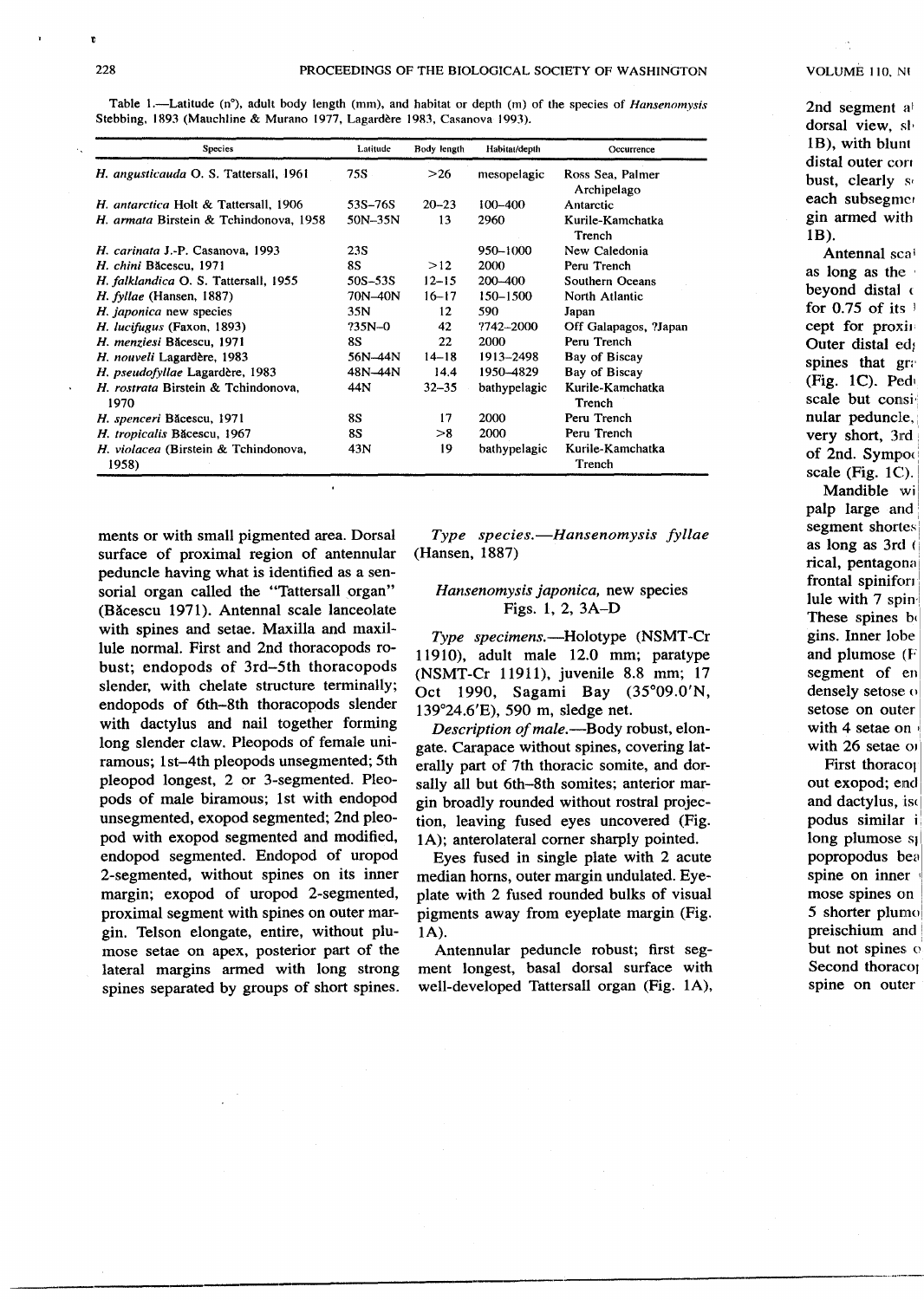#### WASHINGTON

of *Hansenomysis*

# ;')ccurrence

t, Palmer ,'clago

amchatka

.Icdonia nch **Oceans** 

:ilantic

pagos. ?Japan neh **Biscay** siscay

"mchatka

Itch  $\ln$ ch amchatka

# *'mysis fyllae*

,0W species  $\mathbf{I}$ 

l,e (NSMT-Cr inm; paratype 8.8 mm; 17 (35°09.0'N, 0t. *I* robust, elon-

. covering latnite, and doranterior mar rostral projec-,'overed (Fig.  $\mathcal{O}(\mathcal{V})$  indifficit. with 2 acute ndulated. Eye ulks of visual : margin (Fig.

1st; first segsurface with  $\alpha$  (Fig. 1A),

## VOLUME 110, NUMBER 2

2nd segment about same length as 3rd in dorsal view, shorter in ventral view (Fig. IB), with blunt process armed with setae at distal outer comer. Outer flagellum very robust, clearly separated into subsegments, each subsegment with rounded inner margin armed with 2 rows of tight setae (Fig. 1**B**).

Antennal scale lanceolate, nearly 5 times as long as the maximum width, extending beyond distal end of antennular peduncle for 0.75 of its length, setose all round except for proximal 40% of outer margin. Outer distal edge of naked margin with 4 spines that gradually increase in length (Fig. lC). Peduncle slightly shorter than scale but considerably longer than antennular peduncle, 3-segmented, 1st segment very short, 3rd segment about half length of 2nd. Sympod with one spine at base of scale (Fig. lC).

Mandible with strong lacinia mobilis; palp large and slender, 3-segmented, 1st segment shortest, 2nd segment about twice as long as 3rd (Fig. ID). Labrum symmetrical, pentagonal, wider than long, without frontal spiniform process (Fig. IE). Maxillule with 7 spines and 1 seta on outer lobe. These spines bear small spinules on margins. Inner lobe with 7 setae, apical 3 large and plumose (Fig. IF). Maxilla with distal segment of endopod longer than wide, densely setose on inner margin and scarcely setose on outer margin; proximal segment with 4 setae on inner margin; exopod large, with 26 setae on margin (Fig. IG).

First thoracopod small and robust, without exopod; endopod with short preischium and dactylus, ischium, merus and carpopropodus similar in length; dactylus with 3 *\\)\~ \)\\\\\\~'t* ~\)h~ \)\\\\i~\"\ \\\\\1~\\\, ~\\1' popropodus bearing single, long plumose spine on inner margin, merus with 5 plumose spines on inner margin, ischium with 5 shorter plumose spines on inner margin, preischium and basis with plumose setae but not spines on inner margins (Fig. IH). Second thoracopod robust, endopod with 1 spine on outer margin of ischium, inner

--------------.------.--------------.--.--.------------------------\_.--------\_.\_--~ .."\_....-.-..

margin produced into very large lamellar lobe armed with many simple setae, preischium shortest, merus longest with expanded inner distal part, dactylus with long and slender nail (Fig. 2A). Third to 5th thoracic endopods long and slender, forming minute chelate structure terminally, but concealed by crown of long setae (Fig. 2B). Endopod of 3rd thoracopod with carpopropodus unsegmented and about equal to merus in length (Fig. 2C). Endopod of 5th thoracopod with carpopropodus longer than merus and divided in 2 subsegments by oblique articulation, proximal sub segment very short (Fig. 2D). Sixth to 8th thoracic endopods long and slender, dactylus and nail together forming long slender claw. Endopod of 8th thoracopod with carpopropodus separated into 3-subsegments by oblique articulations, proximal subsegment very short but 2nd shortest, merus longer than carpopropodus; penis cylindrical (Fig. 2E). Thoracic exopods distal to basal plate 9-segmented in 2nd limb, and 10-segmented in 3rd to 8th limbs; 1st segment longest.

Sixth pleonite about 1.7 times as long as 5th.

Pleopods developed, biramous. First pleopod with exopod 9-segmented, endopod unsegmented, expanded distally, not reaching distal end of 1st segment of exopod (Fig. 2F). Second pleopod (Fig. 2G) with 7-segmented exopod, 1st segment thick, 2nd segment extended, provided with 2 short simple setae and one strong spinous seta that is spinulose in distal part. This spinous seta extending beyond distal end of exopod. Endopod 9-segmented, 1st segment thick and long (Fig. 2G, H): Third pleopod with both rami 9-segmented (Fig. 21). Fourth pleopod with 9-segmented exopod; 8-segmented endopod, 1st segment very long, almost reaching distal end of 3rd segment of exopod (Fig. 3A). Fifth pleopod with 9-segmented exopod; endopod unsegmented, almost reaching 6th segment of exopod (Fig. 3B).

Uropods slender, long. Endopod without statocyst, slightly extending beyond distal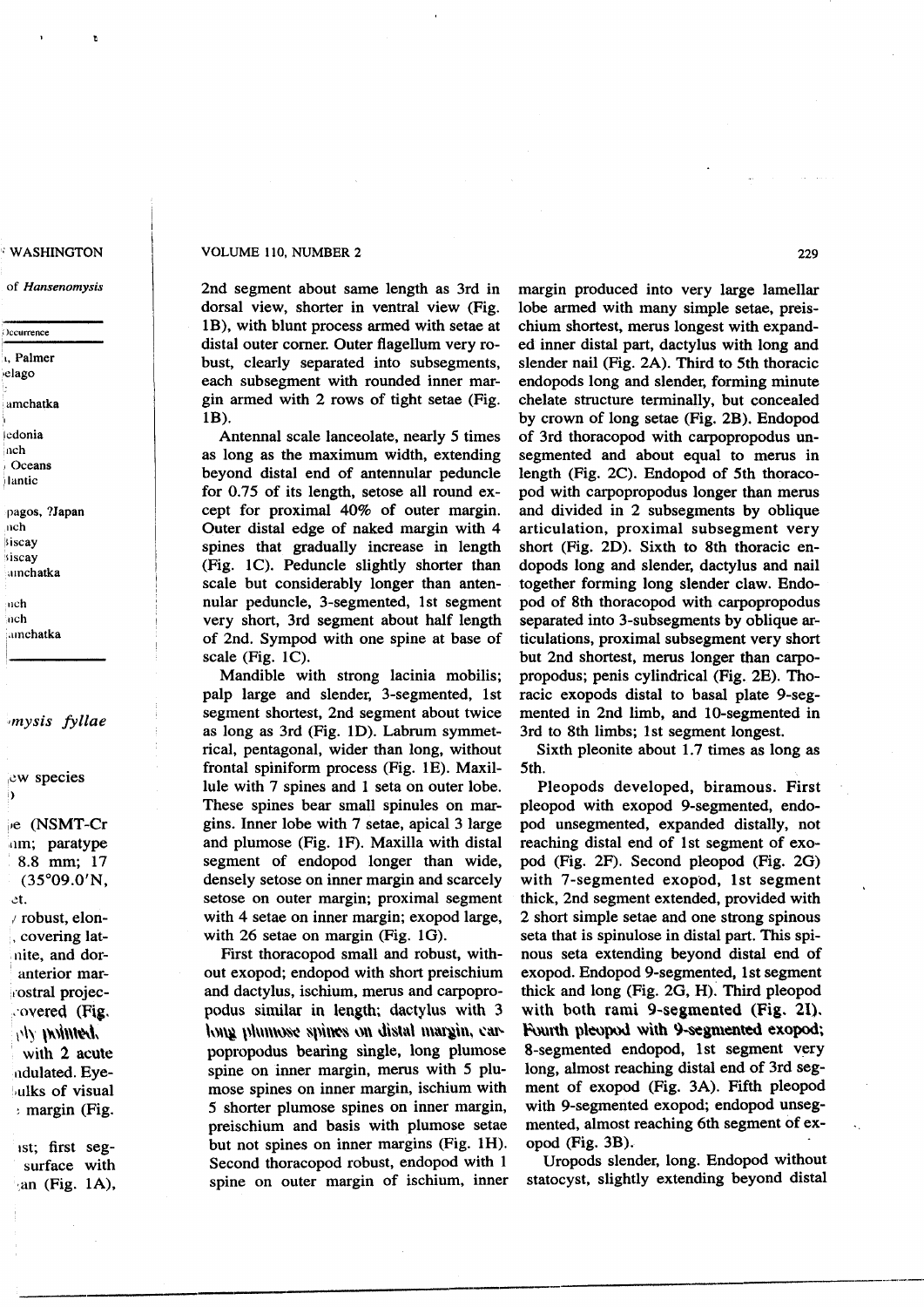b

# PROCEEDINGS OF THE BIOLOGICAL SOCIETY OF WASHINGTON VOLUME I



Fig. 1. *Hansenomysis japonica,* new species. Holotype, adult male. A, anterior part in dorsal view; B, antennular peduncle in ventral view; C, antenna; D, mandible; E, labrum; F, maxillule; G, maxilla; H, 1st thoracopod. Abbreviation, TO: Tattersall organ.

Fig. 2. *I.* of 3rd thora< pleopod; H.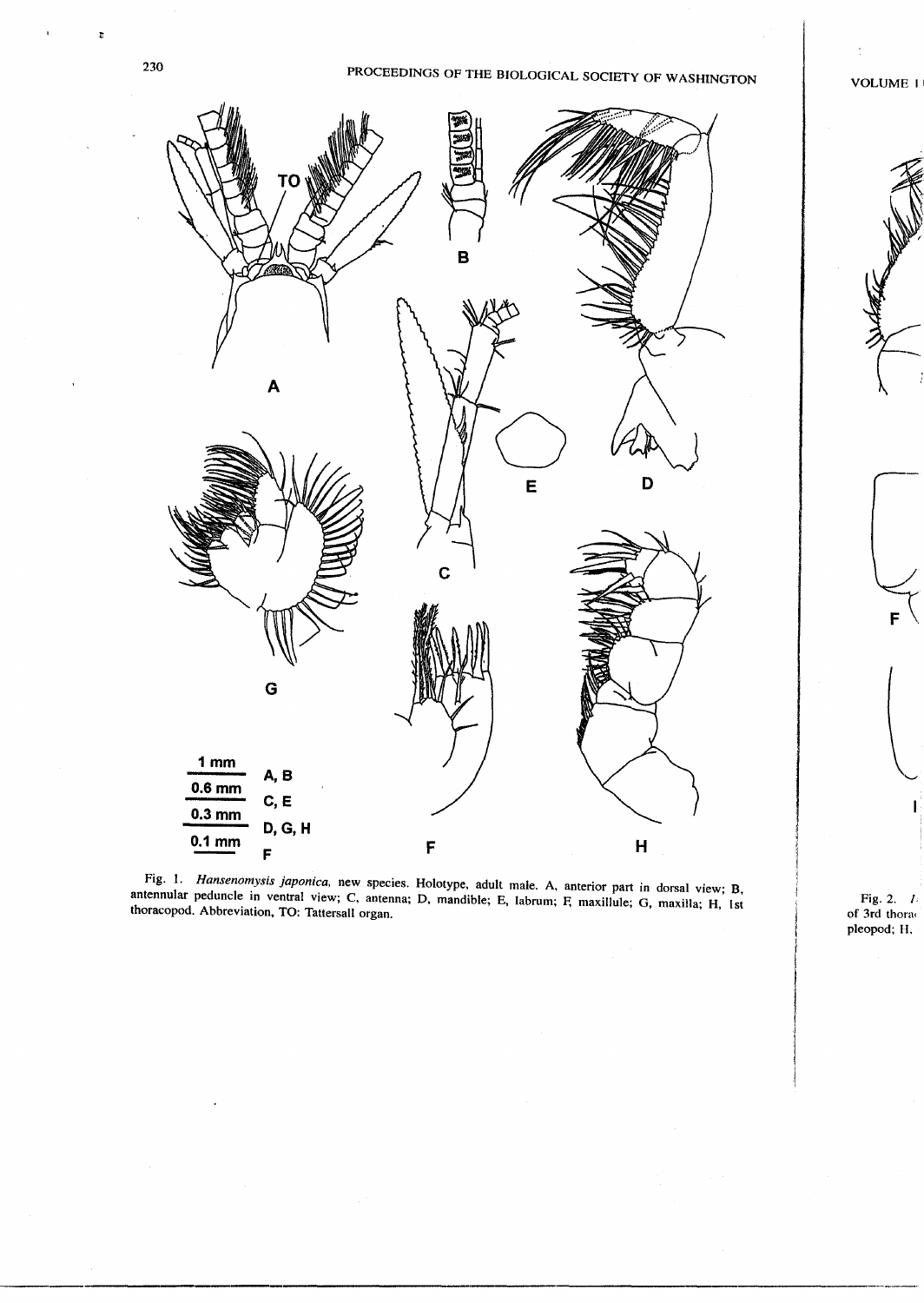

Α Ē  $\pmb{\mathsf{B}}$ **0.2mm** <sup>A</sup>  $0.1~{\rm mm}$  B **0.6mm** <sup>C</sup> **0.8mm D,E 0.3mm F,G,I 0.1 mm** <sup>H</sup> <sup>G</sup> I  $\sqrt{\frac{1}{N}}$ 

dorsal view; B,<br>maxilla; H, 1st

maxilla; H, 1st Fig. 2. *Hansenomysis japonica.* new species. Holotype, adult male. A, 2nd thoracopod; B, chela of endopod of 3rd thoracopod; C, 3rd thoracopod; D, 5th thoracopod; E, 8th thoracopod and penis; F; 1st pleopod; G, 2nd pleopod; H, distal part of modified seta on exopod of 2nd pleopod; I, 3rd pleopod.

 $\mathbb{R}^3$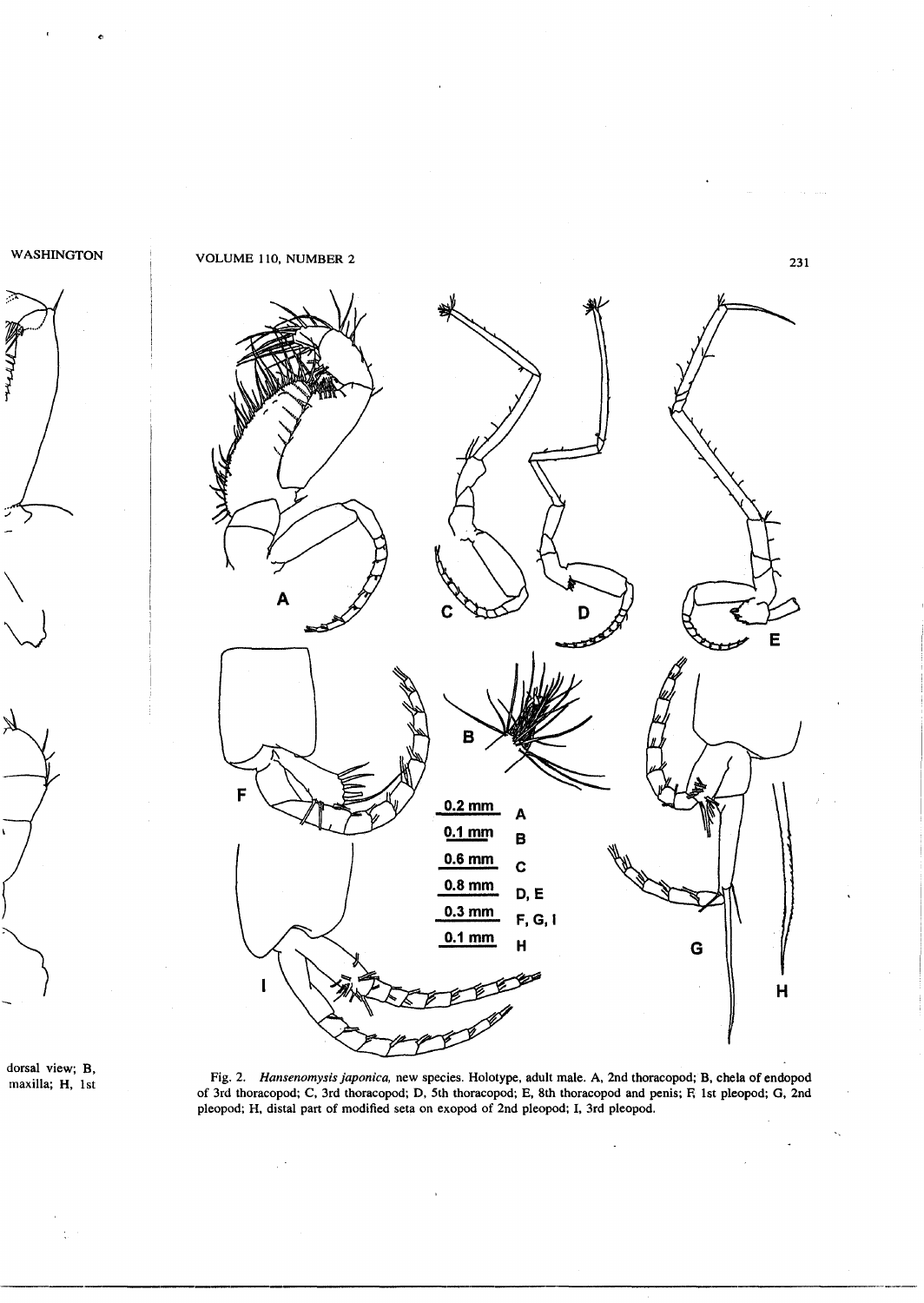edge of telson, 2-segmented, 1st segment 4.5 times longer than 2nd, which is lanceolated, setose all round without spines on inner margin. Exopod shorter than endopod, 2-segmented, 1st segment about 6 times longer than 2nd, armed in distal half of outer margin with 2 small, regularly spaced spines, and 3-4 closely set spines near distal end. The latter spines lengthen gradually towards extremity, inner margin setose, 2nd segment setose all round (Fig. 3C).

Telson entire (Fig. 3C), long and narrow, almost 3 times longer than 6th pleonite and about 4.2 times as long as broad, distal third tapered posteriorly in 3 steps, each step marked by strong spine; between these spines a series of 3-6 smaller spines. Remainder of lateral margin armed with 11- 12 small spines regularly spaced, proximal 0.2 of lateral margin unarmed (Fig. 3C). Apex without plumose setae, truncate with 9 spines, central spine about same length as outermost spines; penultimate pair of terminal spines longest; two pairs of smaller spines on each side of central spine. Marginal spines moderately barbed (Fig. 3D).

*Etymology.-The* species name "japonica" refers to the collecting locality.

*Remarks.-Hansenomysis japonica* closely resembles *H. violacea* in general body form, but is easily distinguishable from it by the long acute horns of the eyeplate, the narrower antennal scale, the segmented carpopropodus of the endopod of the eighth thoracopod, and the longer and narrower telson. With *Hansenomysis armata* Birstein & Tchindonova, 1958, *H. lucifugus, H. rostrata,* and *H. violacea,* the new species is the fifth species of the genus recorded from the Pacific Ocean (Table 1).

# *?Hansenomysis lucifugus* (Faxon, 1893) Fig. 3E-G

*Scolophthalmus lucifugus.-Faxon, 1893:* 219; 1895:226, pI. LV, fig. I.-Illig, 1930:556.-W. M. Tattersall, 1951:243.

*Material.-Immature* female 14.3 mm,

-------------------.----------------.--

14 May 1995, Sagami Bay (35°05.9'N, 139°32.0'E), 742 m, sledge net.

*Remarks.-Hansenomysis lucifugus* was established by Faxon (1893) without illustrations, but a later redescription (Faxon 1895) included illustrations. His descriptions and illustrations, however, are brief, so that we cannot compare the present immature specimen with his type specimen. The following characters of the present specimen agree well with those of the type specimen: (1) carapace is produced to form an acute rostrum, anterolateral margins armed with two spines, one behind the external margin of the antennule, the other at the anterior inferior angle; (2) eyeplate bears two "spines"; (3) antennal peduncle with second and third segments about equal in length (Fig. 3E); (4) endopod of uropod slender with distal end extending beyond the telson and exopod (Fig. 3F). A difference is found in the fifth female pleopod. In the original description it is two-segmented whereas in the present our juvenile specimen it is unsegmented (Fig. 3G).

*Hansenomysis lucifugus* closely resembles *Hansenomysis rostrata;* they are the only two *Hansenomysis* species having the anterior 'margin of frontal carapace produced in an acute rostrum. *Hansenomysis rostrata,* however, differs from the former species in the telson which is ovate in shape and which does not bear large spines on the central region of apex.

*Distribution.-Hitherto* known only from the type locality, eastern Pacific off Galapagos. This is the first record of *Hansenomysis lucifugus* for Japan and western Pacific, if the identification is correct.

- Key to species of the genus *Hansenomysis* (Modified from Bacescu 1971)
- 1. Carapace with spines  $\ldots \ldots \ldots$  2 Carapace without spines  $\dots\dots\dots\dots$  6
- 2. Posterolateral angles of pleonites produced in form of spine-like processes

Posterolateral angles of pleonites not 3



 $0.3<sub>m</sub>$  $0.6 n$  $0.2 m$  $1<sub>m</sub>$ 0.6 n'

Fig. 3. *Hanse* uropod and telson in dorsal view; E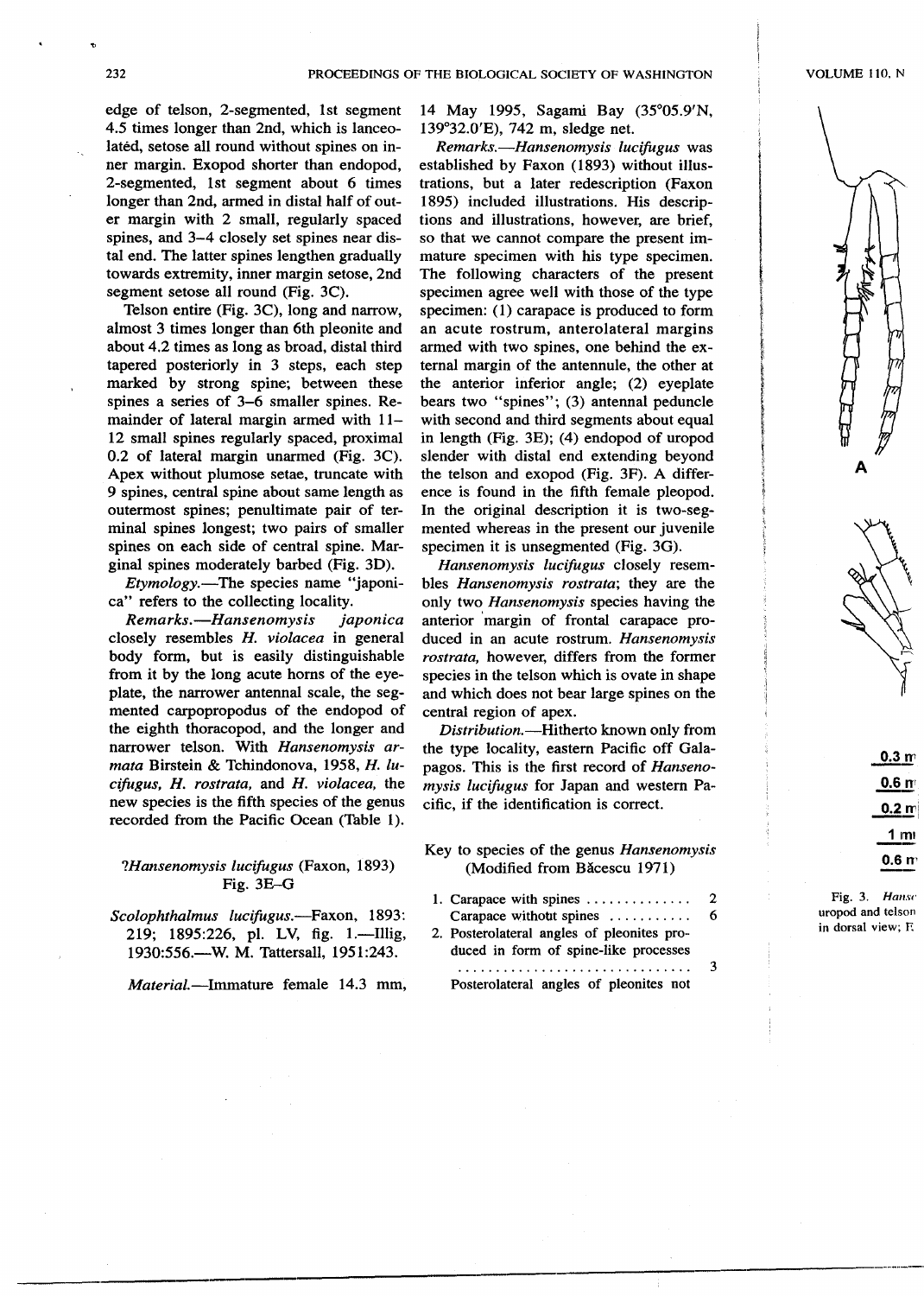# Bay (35°05.9'N, ~ net.

*is lucifugus* was 3) without illus- >cription (Faxon ns. His descripwever, are brief, ~the present imtype specimen. of the present hose of the type lroduced to form lateral margins e behind the exlule, the other at

e; (2) eyeplate Itennal peduncle lents about equal lopod of uropod ~tending beyond ;. 3F). A differfemale pleopod. I it is two-seg- ;ent our juvenile I(Fig. 3G).

closely resem*a;* they are the ~cies having the I carapace pro- *. Hansenomysis* rom the former is ovate in shape ge spines on the

nown only from 'acific off Gala- *)ed* of *Hanseno*and western Pacorrect.

!) *Hansenomysis .* scu 1971)

| .             | 2 |
|---------------|---|
| . <b>.</b> .  | 6 |
| leonites pro- |   |
| ke processes  |   |
| . <b>.</b>    | ٩ |
| pleonites not |   |
|               |   |

OF WASHINGTON VOLUME 110, NUMBER 2



Fig. 3. *Hansenomysis japonica.* new species. Holotype, adult male. A, 4th pleopod; B, 5th pleopod; C, uropod and telson; D, apex of telson. *?Hansenomysis lucifugus* (Faxon, 1893). Immature female. E, anterior part in dorsal view; F, uropod and telson; G, 5th pleopod.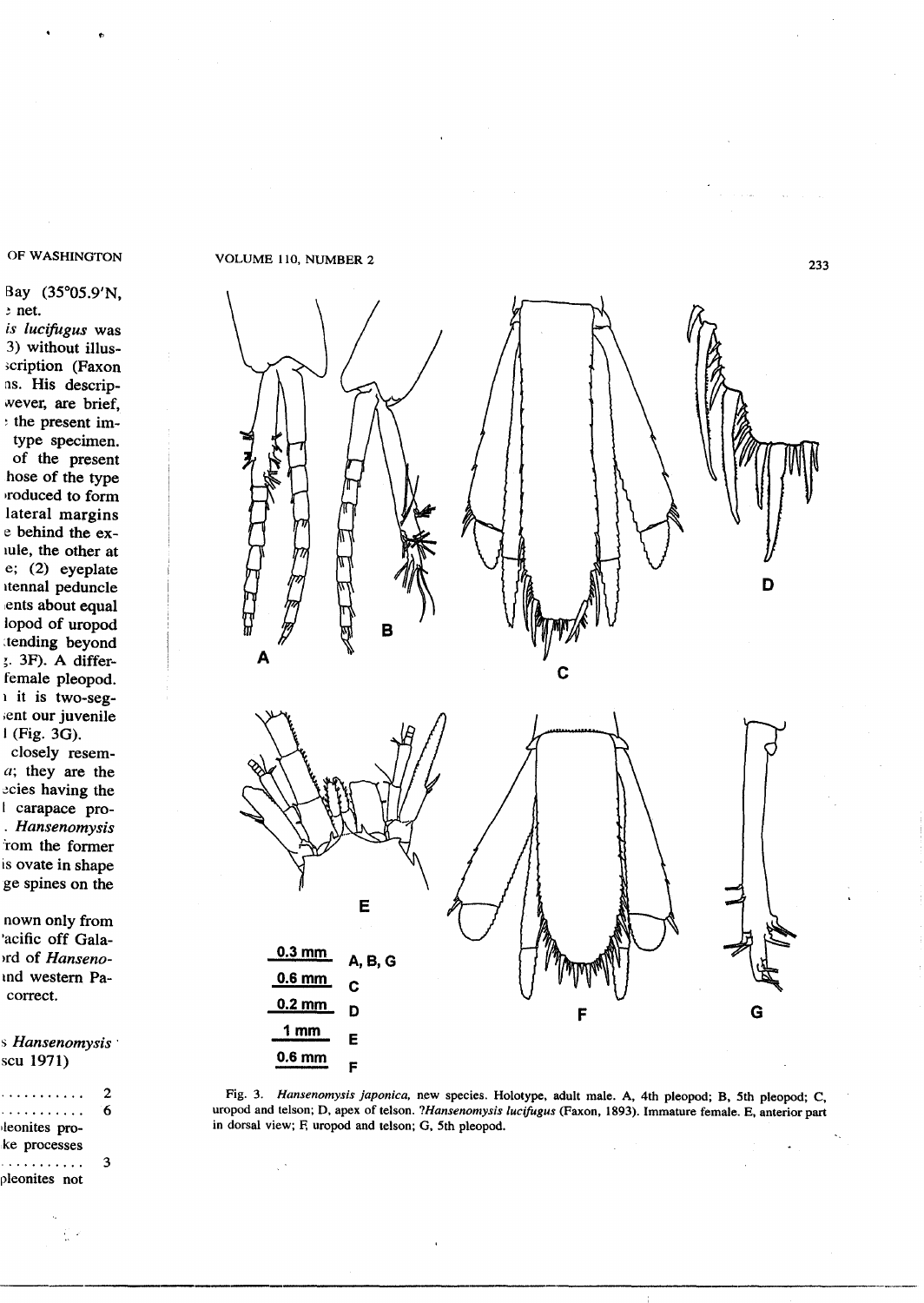produced in form of spine-like process-

- es 4 3. Eyeplate with 2 lateral processes  $\dots$ *· " H. menziesi* Bacescu, 1971 Eyeplate with 1 central process  $\dots$ .
- *· , H. nouveli* Lagardere, 1983 4. Outer margin of antennal scale with spines located among setae ........
- *H. annata* Birstein & Tchindonova, 1958 Outer margin of antennal scale without spines located among setae  $\dots \dots \dots$  5
- 5. Outer margin of antennal scale with  $11-15$  spines. Telson ovate  $\ldots$ .... *· .. H. antarctica* Holt & Tattersall, 1906 Outer margin of antennal scale with 17-23 spines. Telson long and narrow *" H. angusticauda* O. S. Tattersall, 1961
- 6. Eyeplate with anterolateral or median horns or processes 7 Eyeplate straight frontally or with weak lateral or median emargination  $\ldots$  12
- 7. Anterolateral or median horns or processes of eveplate not acute  $\dots \dots$  8 Anterolateral or median horns or processes of eyeplate acute  $\ldots \ldots$  9
- 8. Apex of telson rounded and narrow. Outer margin of antennal scale with spines located among setae ........ *· ... H. falklandica* O. S. Tattersall, 1955 Apex of telson broadly rounded. Outer margin of antennal scale without spines located among setae .... *H. violacea* · (Birstein & Tchindonova, 1958)
- 9. Apex of telson somewhat rectangular with truncate apex. Carapace without rostral projection 10 Apex of telson rounded. Carapace with or without rostral projection  $\dots \dots 11$
- 10. Antennal scale shorter than peduncle. Outer margin of exopod of uropod unarmed except for 2 spines confined near distal suture *H. tropicalis* Bacescu, 1967 Antennal scale longer than peduncle. Outer margin of exopod of uropod armed ........ H. japonica new species
- 11. Outer margin of antennal scale without spines located among setae. Carapace with rostral projection .. *H. lucifugus* · (Faxon, 1893) Outer margin of antennal scale with spines located among setae. Carapace without rostral projection ........ *· H. pseudofyllae* Lagardere, 1983
- 12. Outer margins of antennal scale and exopod of uropod with spines located among setae .... *H. fyllae* (Hansen, 1887) Outer margins of antennal scale and exopod of uropod without spines located among setae  $\ldots$ , . . . . . . . . . . . . . . . . 13
- 13. Distalmost spine of outer margin of antennal scale and of exopod of uropod extending beyond' apices of respective lamina. Outer margin of exopod of uropod with 8 spines  $\ldots \ldots$  *H. chini* · Bacescu, 1971
- Distalmost spine of outer margin of antennal scale and of exopod of uropod not extending beyond apices of respective lamina  $\ldots \ldots \ldots \ldots \ldots \ldots \ldots$  14
- 14. Outer margin of exopod of uropod with less than 10 spines  $\ldots \ldots \ldots \ldots \ldots$  15 Outer margin of exopod of uropod with more than· 10 spines. Exopod of uropod longer than endopod ... H. carinata
- · Casanova, 1993 15. Apex of telson rounded and narrow. Antennal scale with spines on distal half of outer margin  $...$  *H. spenceri* · Bacescu, 1971 Apex of telson broadly rounded. Antennal scale with spines on proximal half of outer margin ....... H. rostrata ........ Birstein & Tchindonova, 1970

#### Acknowledgments

One of the authors, MB, wishes to extend his most sincere thanks to the Ministry of Education, Science, Sports and Culture of Japan for granting to him the opportunity, by means of a fellowship, of carrying out the present study.

### Literature Cited

- Băcescu, M. 1967. Further mysids from the Pacific Ocean collected during the XIth cruise of R/V "Anton Bruun", 1965.-Revue Roumaine de Biologie, Serie de Zoologie, 12(3):147-159.
	- . 1971. Contributions to the mysid Crustacea from the Peru-Chile Trench (Pacific Ocean).- Anton Bruun Report 7:1-24.
- Birstein, Y. *A.,* & Y;G. Tchindonova. 1958. The deep sea mysids of the northwest Pacific Ocean.— Trudy Instituta Okeanologii, Akademiya Nauk SSSR 27:258-355.
	- ---. 1970. New mysids (Crustacea, Mysidacea)

-.---------------- --------,-,--------------------------\_.\_.\_~ .."....,,-\_.

from the Kw stituta Okean<sup>i</sup> Casanova, J.-P. 199 idacés Lopho midae) de la moire d'Mus' 156(0):33-53 Czerniavsky, V. 185 primis Imper Petersburg N: pIs. 1-31. Faxon, W. 1893. R off the wesl Galapagos, te the Gulf of ( Agassiz, carri sion Steaner Commander ing. Prelimin: Crustacea.--·J parative ZooI . 1895. Repcoasts of Me and off the ' California in ried on by th "Albatross" Crustacea.··· parative Zool Hansen, H. J. 1887 lands Fauna Videnskabeliistrisk Foren' 2-7, I map.

ė